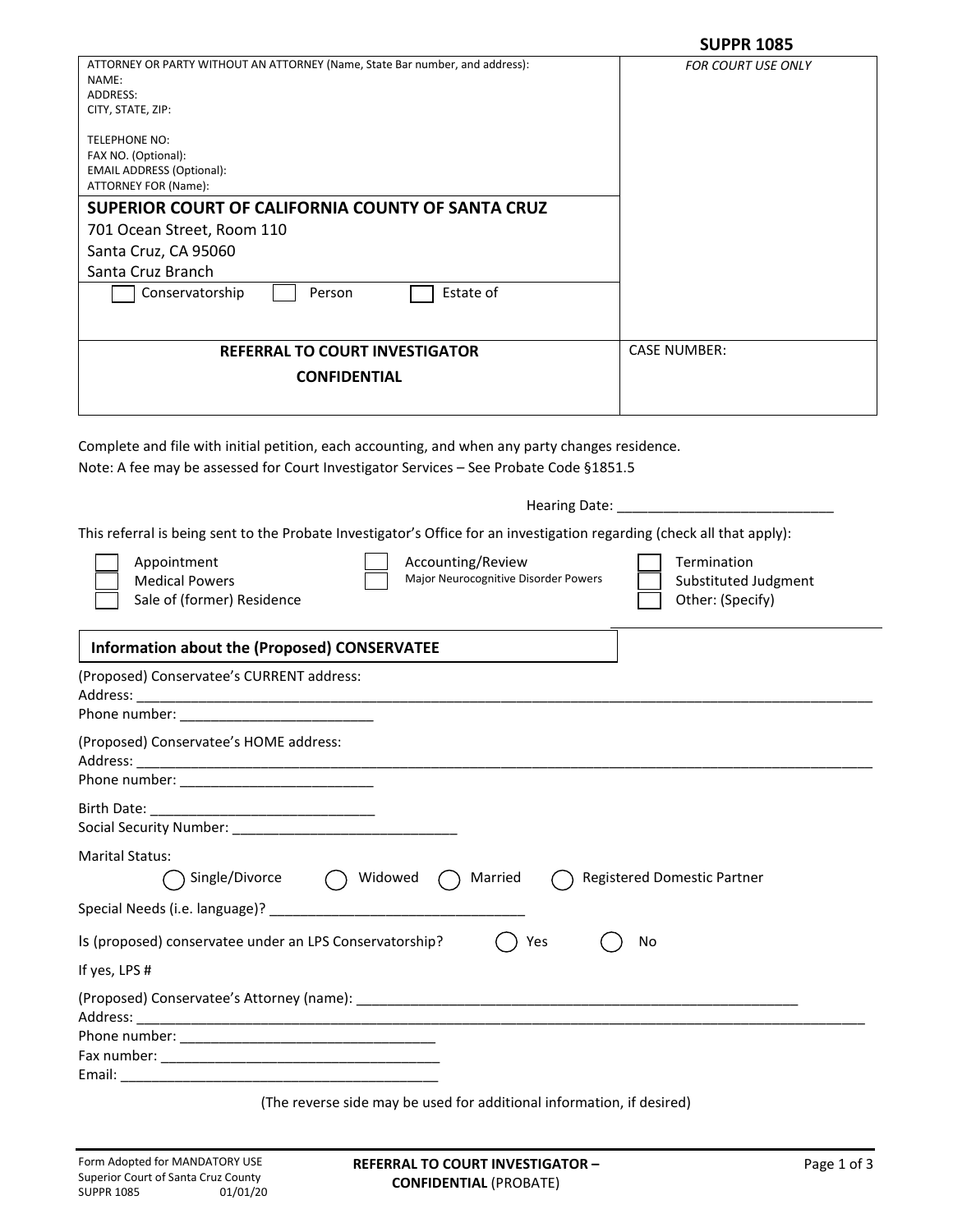**CASE NUMBER:** 

## **Information about the (Proposed) CONSERVATOR**

All proposed Conservators must complete the information on this page. If there is more than one proposed Conservator, attach a copy of this page for each person.

|                                      | Person | Estate |
|--------------------------------------|--------|--------|
| Name:                                |        |        |
| Address:                             |        |        |
|                                      |        |        |
| Daytime Phone:                       |        |        |
|                                      |        |        |
|                                      |        |        |
| Relationship to<br>Conservatee/ward: |        |        |
| Date of Birth:                       |        |        |
|                                      |        |        |
| <b>Social Security Number:</b>       |        |        |
| Driver's License Number:             |        |        |
| Work Phone:                          |        |        |
| Cell Phone:                          |        |        |
|                                      |        |        |
| Attorney:                            |        |        |
| Attorney's Address:                  |        |        |
| Attorney's Fax:                      |        |        |
| Email:                               |        |        |

I declare under penalty of perjury under the laws of the State of California that the foregoing is true and correct.

\_\_\_\_\_\_\_\_\_\_\_\_\_\_\_\_\_\_\_\_\_\_\_\_\_\_\_\_\_\_\_\_ \_\_\_\_\_\_\_\_\_\_\_\_\_\_\_\_\_\_\_\_\_\_\_\_\_\_\_\_\_\_\_\_\_\_\_\_\_\_\_

Date **Signature of Proposed Conservator** 

Information sheet(s) for (number) \_\_\_\_\_\_\_\_\_\_\_\_\_\_ of (proposed) co-conservators is attached.